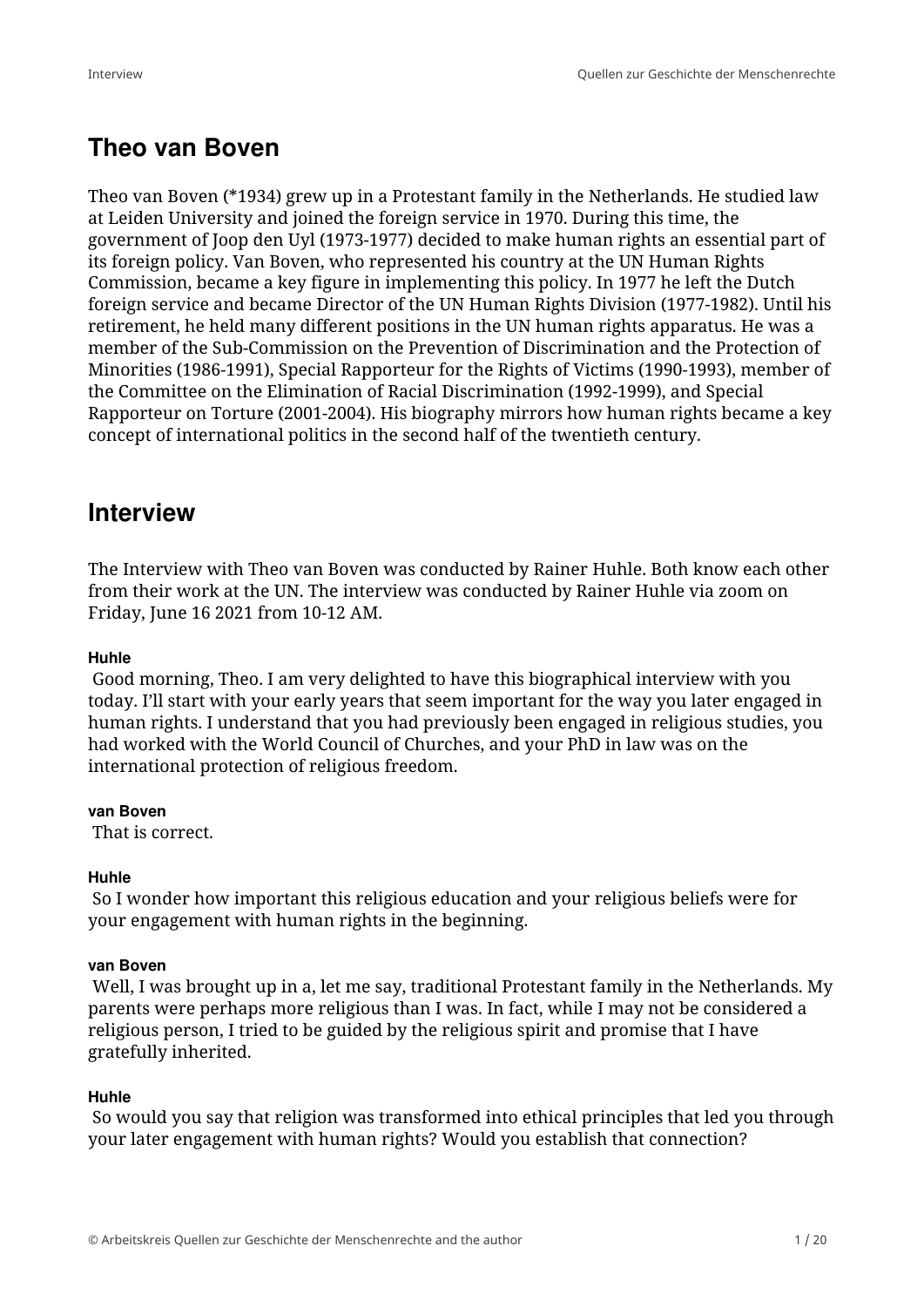#### **van Boven**

 Well, I don't know. I don't think it was transformed, but I think it is true that religion continued to play a role in my life. And that's what I can say about it.

#### **Huhle**

Was there something particular that finally led you to decide to study law?

#### **van Boven**

 Well, that's an interesting question. I could also have studied, for instance, political science or the history of nations or the relationship between Europe and the other parts of the world and the global scene. So it was just by chance, I think, that I opted for studying law. I could also have chosen another area of academic studies. But in fact, by studying law I was keeping all the options open, you see?

## **Huhle**

I see, yes.

#### **van Boven**

 It was a sort of general academic training, studying law. In fact, I should also explain that I did not opt for international law at that time, but rather for comparative legal systems. In the final paper I presented at my exams related to the comparative legal systems in particular, the common law system was compared with the civil law system. And it was because of this work that I was offered a fellowship at the Southern Methodist University in Dallas. Dallas became famous or rather infamous a few years later following the assassination of President John Kennedy. We should not forget that SMU at that time conducted a widely appreciated comparative law program. And I must say I largely benefited from that and got particulary interested in international affairs.

## **Huhle**

 That's interesting. And for us in Germany, the Netherlands are a country always famous for and full of legal scholars. Now when you started your legal studies, did you have any figure, any professor, any law scholar that was kind of a leading figure for you?

#### **van Boven**

 Well, there were several. But the one whom I felt very much indebted to because of his vision was Bert Röling.<sup>1</sup> Röling started off as a judge in a district court in the criminal branch, but then he was in fact selected to become a judge at the Tokyo Tribunal $^2$  where he came up with his own views. He did not necessarily follow all the majority views. But what I found very impressive was his vision of the role of international law, because he made the distinction between the community of what was called the Christian states, followed by the civilized nations, as the language was during the League of Nations period, and then finally the peace-loving nations, which was a very central concept in the United Nations Charter.

He was not very popular in the traditional law profession in the Netherlands because they were more attached to the European view, and he was a man of a global worldwide view. Which appealed to me very much. I have still kept some of his books. He first moved from criminal law to polemology, the laws of war and peace. I'm very much indebted to him. I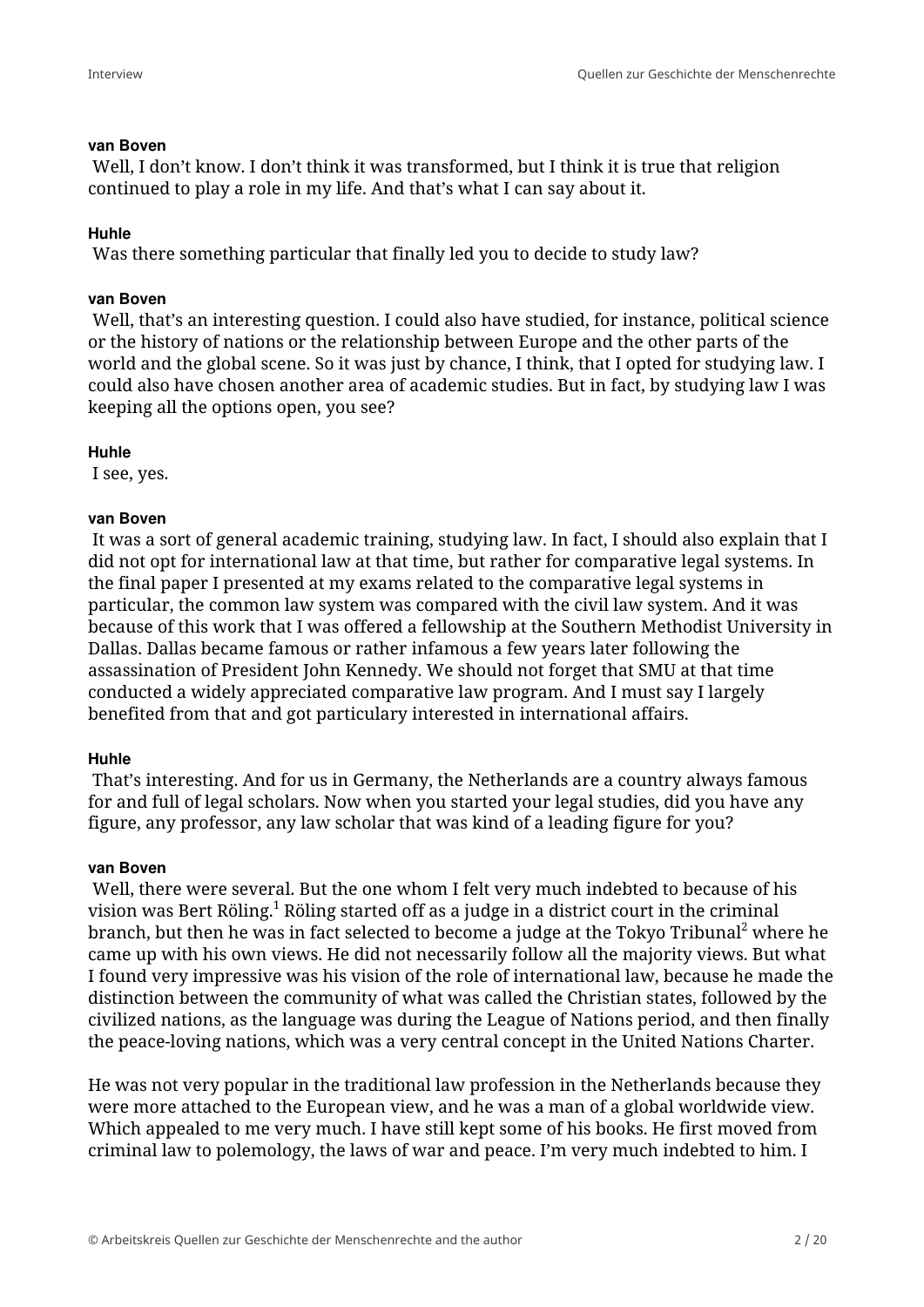also went to see him to ask whether he would be my supervisor. He was in Groningen. But because of his – in the Dutch sense – non-traditional views, he was never appointed to another chair, for instance, at Leiden University, which was considered more prestigious.

#### **Huhle**

 That's very interesting because of several things: firstly, as you say, that he was kind of a dissenter in the Tokyo Tribunal and secondly because the Tokyo mission was a mixture between law and diplomacy. And as I remember, after your legal studies, the first thing you did was to not go into the legal profession directly, but become a Dutch diplomat. Is that right? Could you recall what made you take this decision? Was there some special motivation, or was it just the best option you had at that moment?

I was thus entrusted the task to represent the Netherlands in the UN Commission on Human Rights in 1970

#### **van Boven**

 I should say two things here. In fact, I was not entering into the diplomatic service of the Netherlands because diplomats have their own educational training and program. I was not a civil servant. Coming back from the United States my interest in international affairs had largely grown. It was from that perspective that I approached the Ministry of Foreign Affairs.

In the Ministry they offered various interesting options including in the Department of International Organizations. And of course, the United Nations, the ILO. $^3$  and the other Specialized Agencies were part of that. It was in that context that I was asked to be a junior assistant in the Netherlands delegation to the General Assembly in New York.

## **Huhle**

 That's interesting. And I found that in your early years as a Dutch delegate or member of the delegation to the United Nations, one of the persons you worked with very closely was Father Beaufort.<sup>4</sup>

And I wonder what you could tell me about him and his possible influence because in the history of the early United Nations, he's considered a very conservative representative, very Catholic, very restrictive in some matters related to human rights, but at the same time a human rights champion. Would you say he was an important influence for you or did you struggle with Beaufort?

#### **van Boven**

 Well, Beaufort was also a professor of international law at the Catholic University in Nijmegen. I'm not aware of major publications on his part. In the early years of the drafting of the Universal Declaration of Human Rights he already wanted to introduce a clause about the divine origin of man. But he did not succeed, and rightly so to my mind, because it was the French delegate René Cassin, $^{\mathrm{5}}$  a very well-known personality, who argued, "How can we now in a political assembly or in a political environment decide whether man is of divine origin. That cannot be voted upon in a political way." And he was right.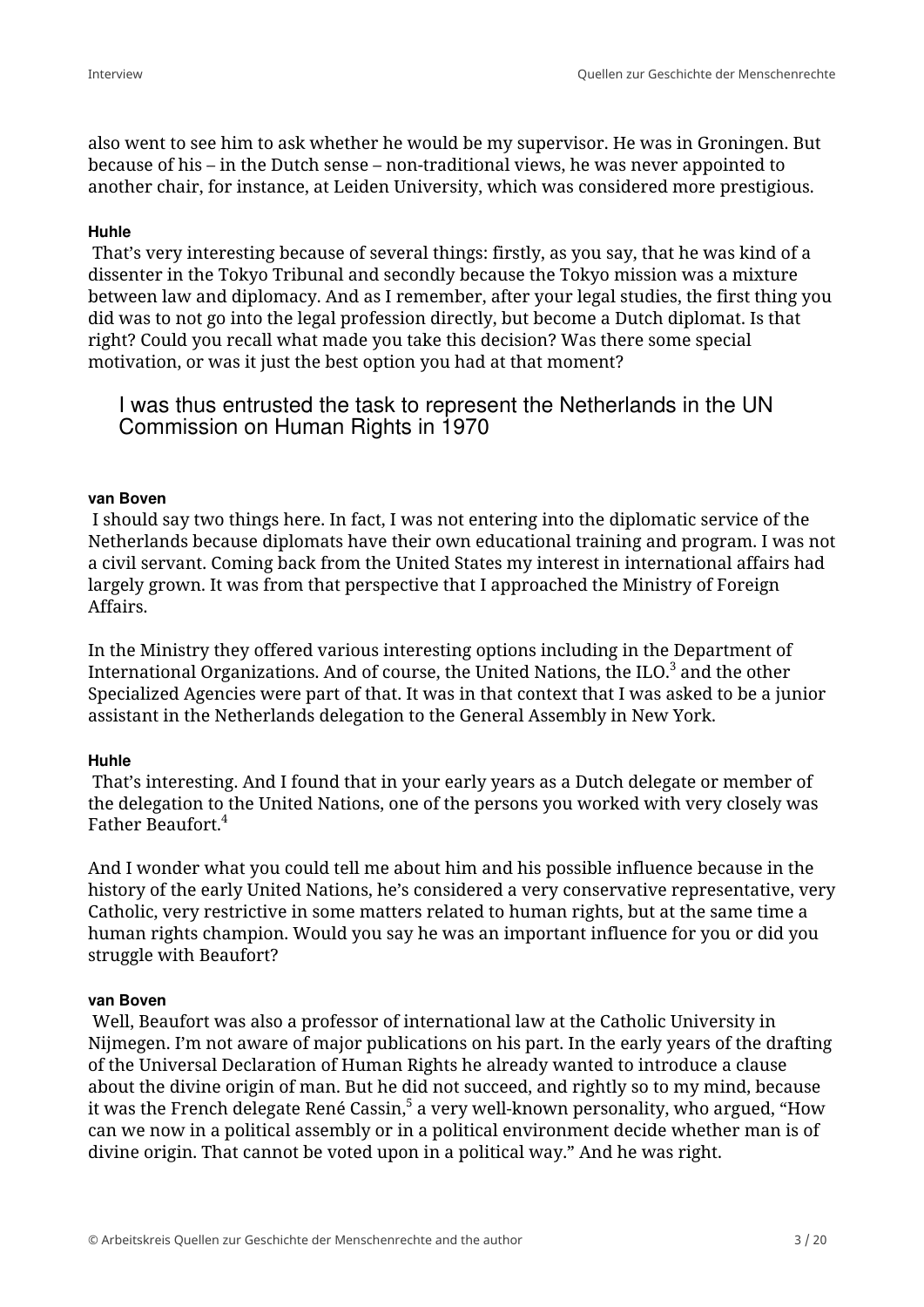In fact, Beaufort stood for a rather traditional conservative sector of the delegates in the Third Committee $^6$  of the General Assembly. Thus, he voted strongly against the right to selfdetermination by peoples being included as the first article in the International Covenants on Human Rights.<sup>7</sup>

Father Beaufort certainly was a pleasant person. I was also sort of carrying his books and/or his documents in a briefcase. But at one stage, I got into conflict with him. That happened when there was a discussion on religious rights and principles as developed in a study entrusted to someone called Arcot Krishnaswami, $^8$  who was an Indian national. On that occasion, father Beaufort quoted or read out a statement which I thought was literally the position of the Vatican. This happened just before Pope John XXIII proclaimed his Encyclical Pacem in Terris. $^9$  And when he read that out, I questioned "Is this the Netherlands' position you are explaining or describing?" Then I said to him, "It is my considered view that you are not expressing the Netherlands' position here, but the old Vatican's position." He was rather angry with me for making a statement like this. I responded by taking up the matter with the Netherlands Foreign Ministry.

So that was a clash I had with him. Nevertheless, he was a very nice man, he liked to play cards and good food and all of that. Some years later, after Father Beaufort had passed away, the Netherlands was again elected member of the UN Commission on Human Rights. The Foreign Minister Joseph  $Luns<sup>10</sup>$  then reckoned that a Catholic member of Parliament, would be the proper candidate for the Netherlands.

Then one of my supervisors, a Director General in the Ministry who had started to have confidence in me and who was not a human rights expert but dealt with international development issues, argued that van Boven should be the Netherlands delegate and not the person the Foreign Minister had in mind. The Foreign Minister conceded and I was thus entrusted the task to represent the Netherlands in the UN Commission on Human Rights as from 1970 and onwards.

## **Huhle**

 Now that was the start of a very long career in the UN human rights system and it is my impression that from very early on one of your primary concerns was really giving civil society and especially victims a voice in the United Nations, which seemed kind of an odd idea because the UN at the time was still an organization shaped almost exclusively by states, right?

#### **van Boven**

Yes.

## **Huhle**

 It's not the picture we have today. So how did that come about? What moved you to plead for more civil society and victims' participation in the decision making in the United Nations?

#### **van Boven**

Well, this was what I called the third system. The first system was the political one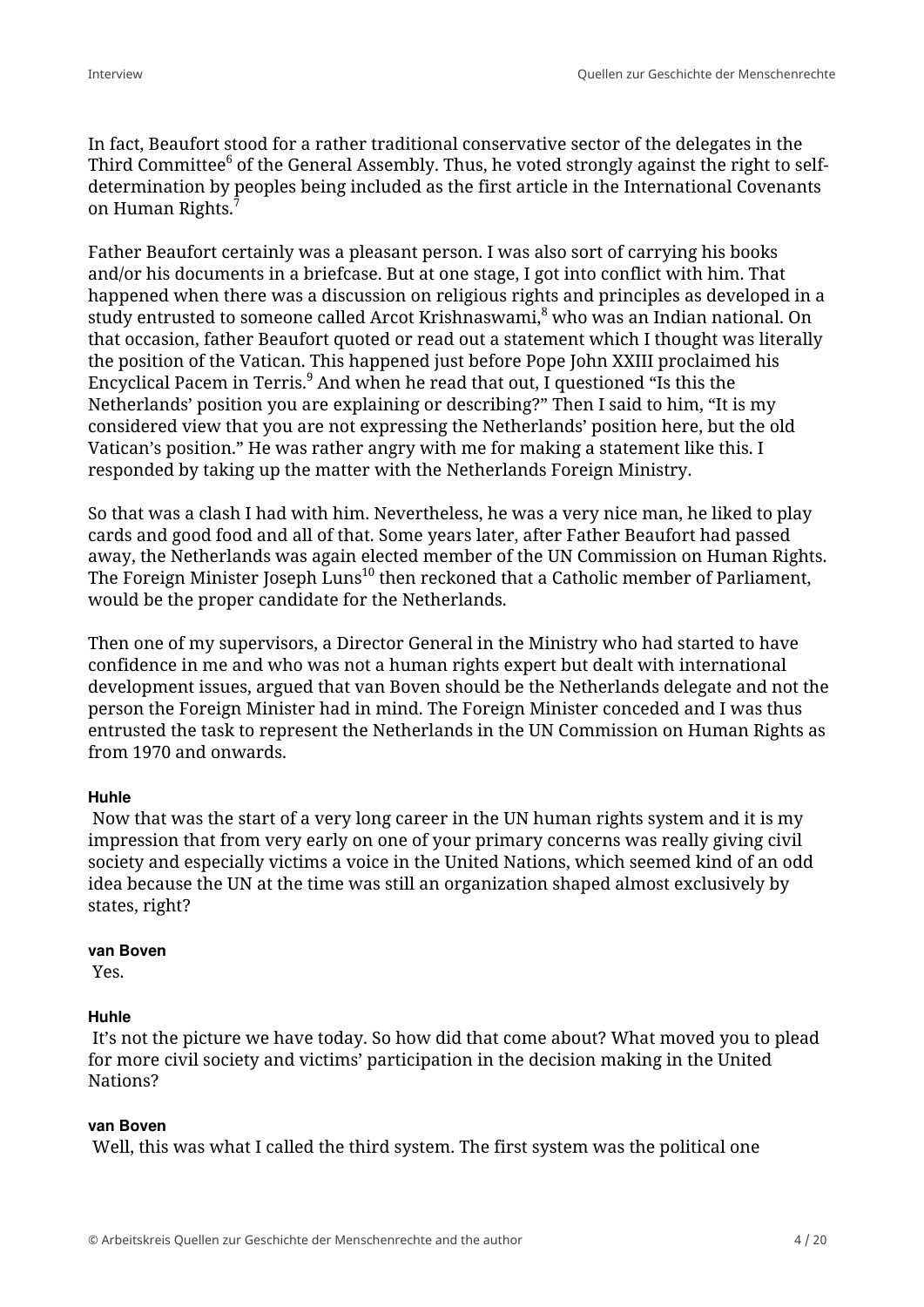representing the interests of states. The second pillar in that system represented economic interests of major corporations. And then I felt that there should also be a third system. What I had in mind was a system of non-governmental civil society organizations.<sup>11</sup>

#### **Huhle**

 Can you mention some specific initiatives that led to creating this third system in the United Nations in which you participated?

#### **van Boven**

 Well, it was in fact important that the so-called third system would be instrumental in defending the rights of people. That was what I had in mind.

## **Huhle**

 Now there was one channel for submitting complaints to the United Nations about human rights violations. That was the 1503 channel.<sup>12</sup> And that was the only thing existing because the Human Rights Commission had decided very early on in the late 1940s it would not accept individual complaints. What was the way to open up that system at the time? I think you were also famous for being quite outspoken on human rights in challenging what is called quiet diplomacy, the traditional ways of bringing up topics in the United Nations.

#### **van Boven**

 Yes, that was the so-called 1503 Resolution, which was seen by many as a major step forward so that at least gross violations of human rights were to be taken up. However, it did not really work that way. Going into detail, I do remember that, while I was having lunch with Commission members invited by the United Kingdom's Ambassador in Geneva, he said, "Well, this afternoon we will have a meeting on the 1503 procedure. And I for one think that this matter should not be dealt with by the United Nations at all because we are already dealing with the Northern Ireland situation elsewhere in the European context."

Indonesia, then also on the 1503 list, said, "Well, we are dealing with our problems regarding political detainees in the framework of the International Red Cross. And therefore, it is not necessary that the United Nations get involved in that" and so it went on. They all had certain arguments. There were seven cases of countries. It convinced me that this sort of confidential procedures is not effective, particularly when gross violations of human rights are involved. I strongly felt that such issues needed to be dealt with in the public domain and not in private conversations.

However, this does not exclude certain life-threatening situations, for instance the death penalty. Confidential steps should be taken by the UN leadership to save lives. But, in the face of consistent patterns of gross violations of human rights, this is a matter of serious public concern and needed to be dealt with publicly.

## **Huhle**

 Beyond the strictly political sphere at the UN at that time, there was a forum for human rights debates that was a bit more independent because it was full of experts – the Sub-Commission on the Prevention of Discrimination.<sup>13</sup> You soon became a member of that Sub-Commission. How did that come about? Who called on you to become a member of this Sub-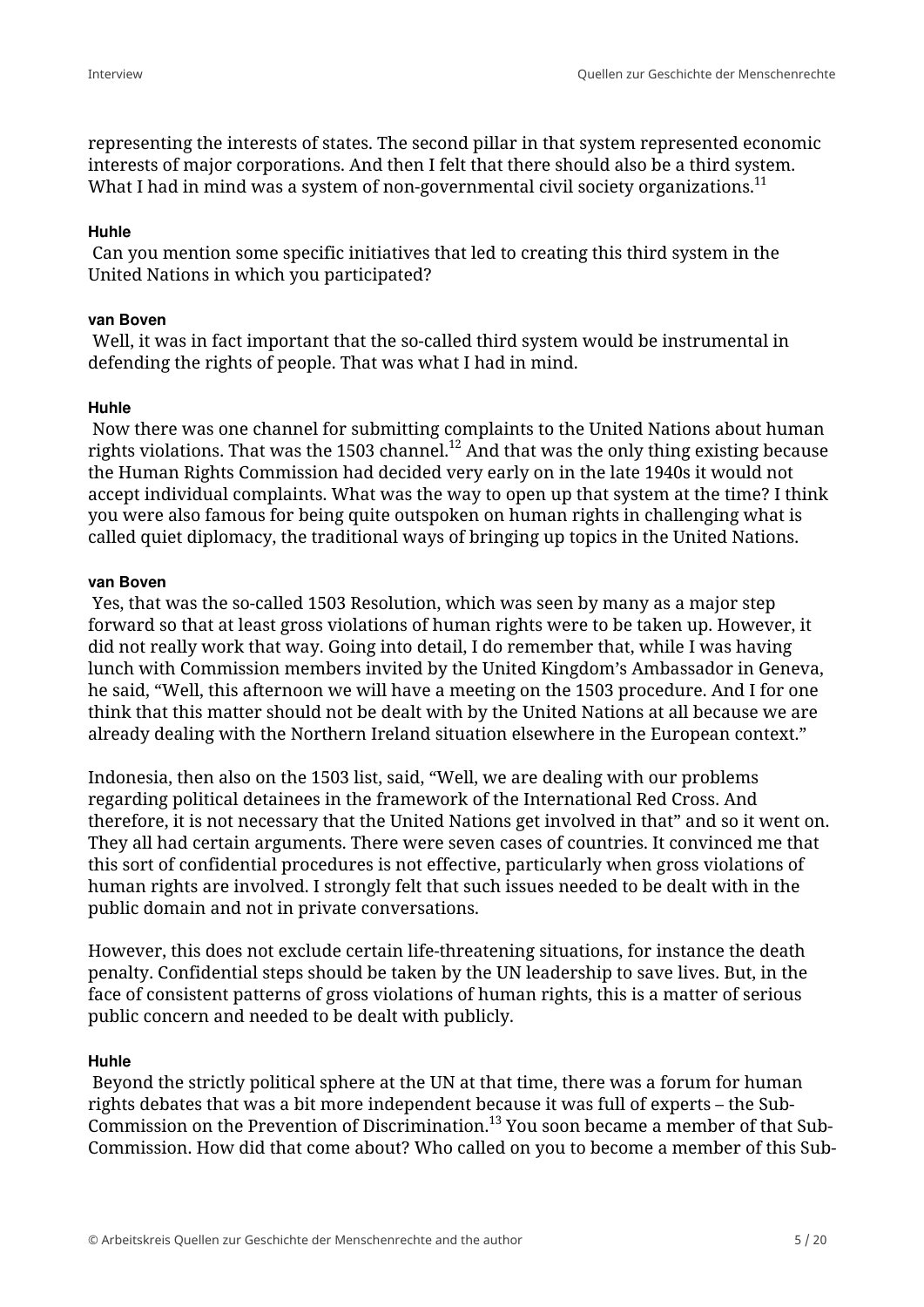## Commission?

#### **van Boven**

 Members of the Sub-Commission were appointed by the Commission. Other than members of the Commission, the Sub-Commission members were appointed in their individual capacity, and at least some, perhaps the majority, were quite independent.

In the Sub-Commission we were taking up all kinds of issues. Particularly the question of not only ethnic minorities, but also of indigenous people, was and still is of major importance. And thus, a decision by the Sub-Commission had considerable lasting impact as a UN organ, and moreover it had the support of a good number of people from various continents.

Yet within the Commission and later also in the UN Council for Human Rights, independent expertise was not appreciated. Nevertheless, the role that the Sub-Commission had played was taken over by what is now called the Special Procedures, which constitutes a backbone of the human rights promotion and protection system in the United Nations.

#### **Huhle**

 Yes, we will come back to that a bit later, but before that, I'd like to talk about the name of the Sub-Commission, whose full name was Sub-Commission on Prevention of Discrimination and Protection of Minorities. And later on, you also became a member of the Committee on the Elimination of Racial Discrimination (CERD).<sup>14</sup> So what importance for your human rights thinking does or did fighting discrimination have in the overall context of human rights protection?

#### **van Boven**

 Well, I think that fighting discrimination, whether it was discrimination based on gender or on ethnic origin, was a widespread desire and considered goal to pursue in many parts of the world. This was seen as a human rights issue, but also as of major political interest.

#### **Huhle**

 Okay, but putting it into more philosophical terms, would you say that fighting discrimination is kind of a core principle of human rights, or is it just one item next to others like protection from torture or other main topics in our human rights protection system?

#### **van Boven**

Well, it is to be counted among the irreversible principles in international law.

#### **Huhle**

 As part of your fight against discrimination, you also engaged, for some time at least, very much with the rights of indigenous people, correct? Is that part of antidiscrimination work, or would you say that was a special issue? And did it have a specific starting point for you?

#### **van Boven**

Yes, it did have a specific starting point. I learned that largely when I was a Human Rights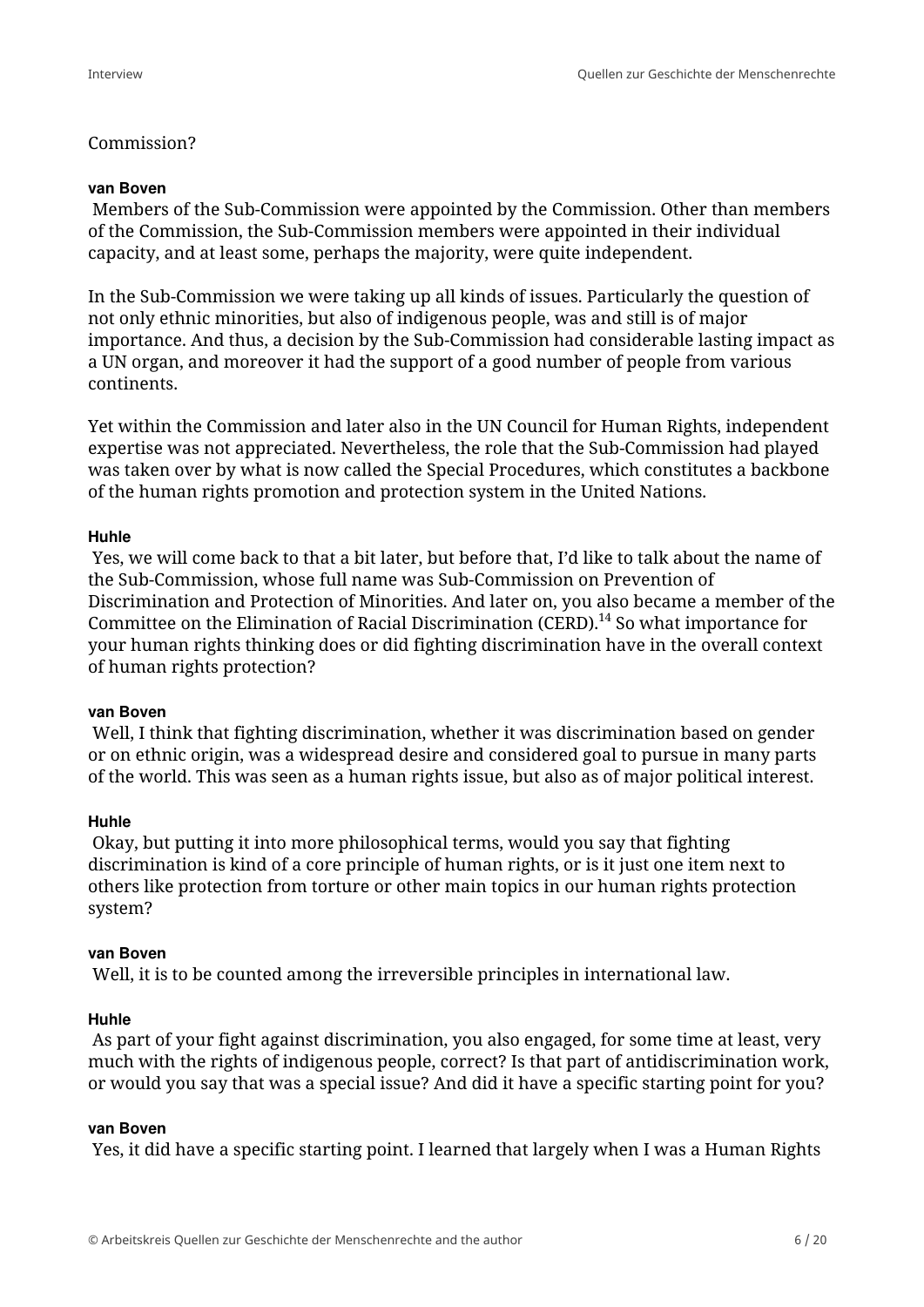Director on a fact-finding mission to Chile<sup>15</sup> accompanied by some of my staff members. One of them was originally from Guatemala, his name is Augusto Willemsen Días.<sup>16</sup> Whenever we visited people in prisons, he immediately made contact with indigenous people. He came to the conclusion that the indigenous people there, the Mapuche Indians, had suffered even more than any other group in Chilean society.<sup>17</sup> I think that even today the promotion and protection of the rights of indigenous people is and remains a major concern and a major task today and in years to come.

#### **Huhle**

 Let me return to your work in the Sub-Commission because it was the Sub-Commission that also started some revolutionary work in the United Nations, namely ordering specific and investigative reports on certain country situations, especially on Chile, of course. I think that was the beginning of a new phase in your work in the United Nations. Can you tell us how the Sub-Commission decided to engage with these investigations into Chile? Because it was unheard of before in the United Nations that the UN dared to investigate a specific country situation. And of course, the Chilean government, $18$  as later the Argentinean government, $19$  reacted very aggressively against that.

#### **van Boven**

 Well, of course, there already were consistent patterns of violations of human rights that were under main investigation. That was in fact the situation in South Africa and in the Middle East. There were already major UN resolutions on those situations and then we developed that further. It was the way to open up a much broader investigation of human rights situations, with Chile opening the door. The USSR at that time agreed for their own reasons, since a Marxist government<sup>20</sup> had been involved. This was an important step, although when it came to dealing with gross violations of human rights in Argentina, the Soviet Union was on the other side and didn't go along. Of course, I asked them, "Why are you defending the socialists in Chile and leave the socialists in Argentina aside?" I did not receive a satisfactory reply.

## **Huhle**

 But would you consider the appointment of the special rapporteur on Chile the first step towards the establishment of what later became the special procedures, or would you say that was something very specific apart from what we now know as the special procedures? I'm asking because it seems like the Working Group on Enforced Disappearances<sup>21</sup> grew out of that Chile involvement with the Sub-Commission.

## **van Boven**

 Well, there were a number of aspects. I think one was that, as I said, it broadened the spectrum of international and UN investigations. Also, relating particularly to Argentina, we developed the thematic approach, as a nonselective theme so as to move forward and establish a machinery by way of a working group, whose members were not only from the West but also from other areas, such as from Iraq, Algeria, and so on.

I had to deal with a Secretary General who was not very interested in human rights.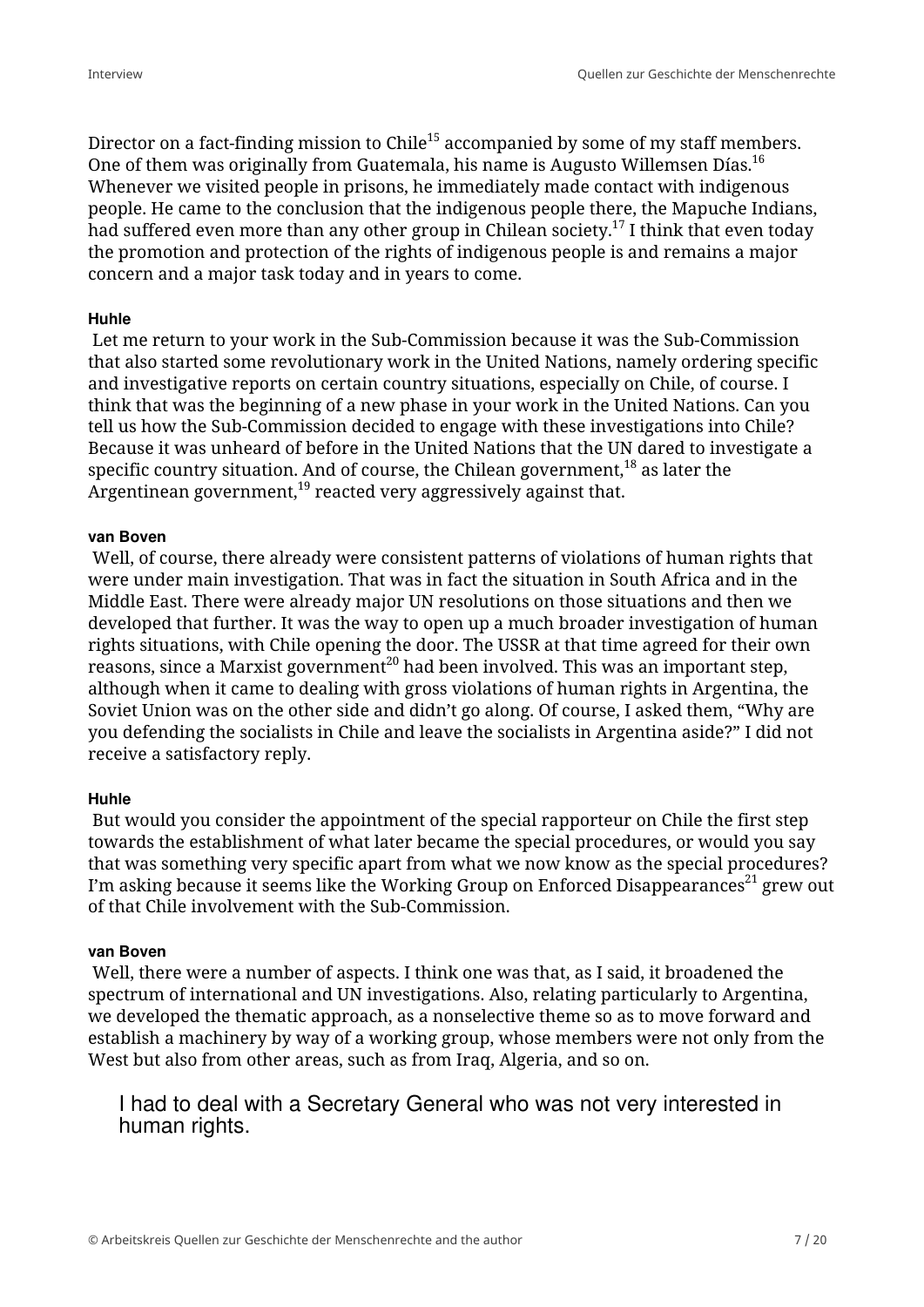## **Huhle**

 In the middle of these initiatives that kind of renewed or refreshed the human rights protection system in the United Nations and actually completed the very important mechanisms and instruments, you were nominated in 1977 as the Director of the Division of Human Rights.<sup>22</sup> You were nominated by Secretary General Kurt Waldheim,<sup>23</sup> who later became very much criticized because of his Nazi past. Why do you think you were appointed as Human Rights Division Director in the middle of ongoing struggles with some member states, like the South American dictatorships? Was that an important signal? It strikes me that you were known already as a human rights fighter, somebody really quite engaged. So they must have known whom they put in that position.

## **van Boven**

 That's true. In fact, Waldheim only appointed me after he himself was re-appointed because he was securing his own position. He waited before appointing me until after his mandate was renewed as Secretary General. So that's one part of it. I had to deal with a Secretary General who was not very interested in human rights, let's face it. I had to deal with him, but my main boss, if I may say so, was a high-ranking American diplomat, who was the highest U.S. official at that time in the United Nations, Mr. Buffum<sup>24</sup>. He was a former U.S. Ambassador to Lebanon.

I had to deal with Mr. Buffum but also with his main assistant. And his main assistant, called Mr. Jay Long,<sup>25</sup> turned out to have – and I was not immediately aware of that – very close connections to the CIA system active in the United Nations and the United States. And as it turns out he worked closely with my deputy, who was appointed during the tenure of my predecessor, Marc Schreiber,<sup>26</sup> and his name was Pierre Sanon.<sup>27</sup> I only started to realize gradually that they worked for other purposes than I had in mind.

I even shared information with a deputy from Africa, but I did not realize that he had completely different interests. Some friendly people warned me and said, "Theo, don't trust everyone the way you are doing." They were right because I was rather naïve in this regard by not fully realizing what forces are at work in the international system and in the United Nations. This I only discovered later. I made mistakes by trusting people who did not deserve it.

#### **Huhle**

 And finally, I guess it were those people who contributed in 1982 to the non-renewal of your contract in the position of Director of the Human Rights Division, which is a long story, of course, and we have to go into that, too, especially the conflict with Argentina because Argentina took a very strong stand against any human rights initiatives from the United Nations. Could you go a bit further into the details? I know this has been described very aptly in the book by Iain Guest,  $^{28}$  but for the interview it would be very important to hear your version of what happened to your efforts to protect the Argentinean people from the repressive measures of the junta regime.

#### **van Boven**

Well, very strange things happened. There was a man, he was Argentinean and a staff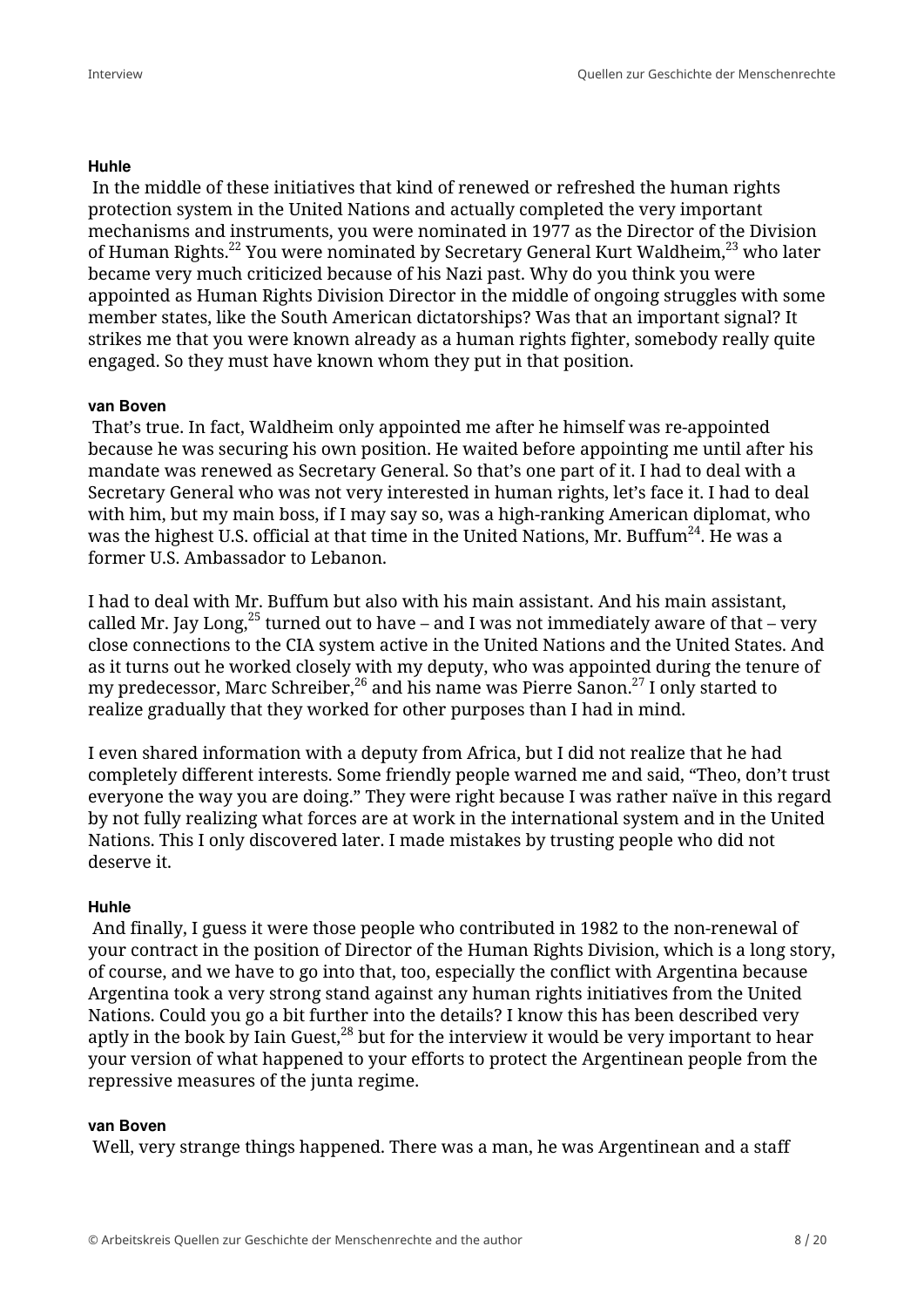member of what was called the Joint Inspection Unit. He wanted to speak to me, and I said, "Well, okay, but let us have some others joining our conversation." He didn't want that. Anyway, we did have that conversation, and indeed he wanted to directly undermine my authority and my work.

From the beginning while I was Director of Human Rights, Argentinean officials were trying to obstruct my work. I still possess a full file with letters addressed to the Director General of the Geneva Office and to the UN Secretary General and Mr. Buffum all criticizing me and insisting that I was not neutral by taking up matters in a partial manner. This continued during the entire five years of my tenure as Director of Human Rights as a means to undermine my work.

## **Huhle**

 But still, under your leadership as Director important measures like the establishment of the Working Group on Enforced Disappearances were implemented, which was, as you said before, the expression of the intent to take the issue of enforced disappearance from the specific country situation, especially in Chile, to a general level. And the Group was composed of the five UN regional groups and is still existing and still working today. Was it your idea or was it a joint effort of many people? How did this group come about?

#### **van Boven**

 Well, it was certainly a joint effort. And it came into being rather late – but better late than never. Countries like France, to take one country, and a number of others, and I must say also, at that time, the United States put its weight behind the creation of such a Working Group. It's all well described in Iain Guest's book. What also had a major influence, I think, is that persons from Argentina like the Madres<sup>29</sup> and also the Abuelas<sup>30</sup> came to Geneva and they sat in the public gallery. Not only were they an embarrassment to the Argentinean diplomats but also accused of being close to the "terrorists."

Their presence, their coming to Geneva, I think that was the first time that victims presented themselves that way in Geneva. We also had problems with Cambodia and the Red Khmer, but they did not have the capacity to come to Geneva. The Argentinean victims came themselves as persons, carrying the photographs of their beloved disappeared persons. I invited them to my home, to come and trust me in my personal support for their cause.

## **Huhle**

 Which leads us back to your engagement for more participation of victims and civil society in the UN system. The mere presence of the Madres and Abuelas was part of that, I suppose. Now in 1982, you were finally dismissed although, technically, it was a non-renewal of your contract, but everybody understood it as a dismissal. You made a very interesting speech $31$ before you had to step down, which was received as quite provocative by many people. Can you remember that moment, and describe how you felt?

## **van Boven**

 Well, I felt I could not function credibly without expressing things clearly, to call a spade a spade, and that the moment had come for me to speak up as I had done before. When I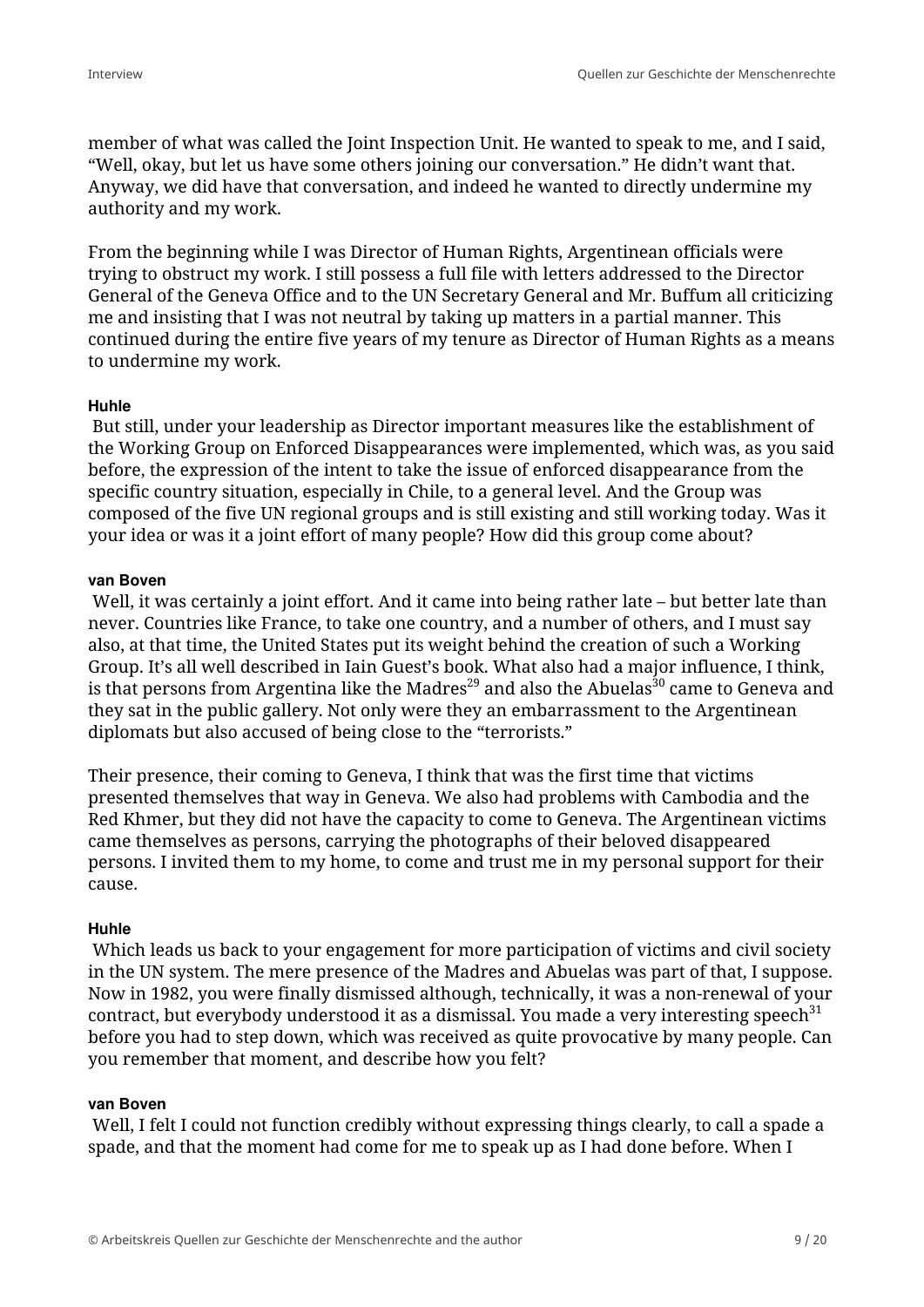explained that I had to leave, that my contract was not being renewed, I pleaded for the establishment or the appointment of a High Commissioner for Human Rights, $32$  a High Commissioner not reporting to the Secretary General, but with his own mandate approved by the General Assembly. I said that not considering myself as a candidate for that post, but pleading for such a position. It was only many years later in fact, at the Vienna Conference<sup>33</sup> in 1993, that such a decision or such an advice and recommendation was formalized.

#### **Huhle**

 When you gave that speech to the Human Rights Commission close to the end of your mandate, how did you feel the reaction of people assisting you at that moment?

#### **van Boven**

 Well, I did receive a lot of support. And there was a large group of some 50 organizations that expressed their views to the Secretary General. There were even some U.S. congressmembers who wrote letters of support for what I had been doing. Of course, I was pleased to see this broad support in many countries. But then others saw my departure from the United Nations from a very different perspective. I was told that the Chilean newspaper El Mercurio $34$  was elated.

## **Huhle**

 Sure. This was not the end of your UN career because not much later you were nominated as a Special Rapporteur for the Rights and Remedies of Victims and gross Human Rights Violations. I think your name is probably best known for the so-called Van Boven Principles on the rights of victims to reparation.<sup>35</sup> So you were not ousted completely from the UN. You came back in the special position as a rapporteur. You reported several times to the commission. And finally, your project was adopted and is now the basic document on the rights of victims in every aspect. It's still a document cited everywhere in the United Nations. How was it possible you could return in such an important and official position?

## **van Boven**

 Well, I started with a mandate of the Sub-Commission of which I was member. It took me three or four years during which I updated the work. And I did most of the work myself. And after some years, I presented my final report together with a set of principles and guidelines. The matter then got moved to the Commission on Human Rights where it was left pending. It was only after a number of years that the matter was taken up by Cherif Bassiouni, a skillful legal craftsman. Anyway, the work was done – although put in other hands. At the same time, there was also Louis Joinet, $36$  the main drafter of the Impunity Principles<sup>37</sup>. Our work was much interrelated, but unfortunately there was not much coordination between the two exercises. Louis was a dear friend, and he did lots of work for human rights and in particular for Latin America. This work on impunity was started by Louis, the other by myself.

## **Huhle**

 Can you explain how you proceeded to establish these guiding principles on the rights of victims? Did you write them based on your own experience as Director of Human Rights and as a member of the Sub-Commission or did you call for a participative process? Did you hold many workshops or consultations?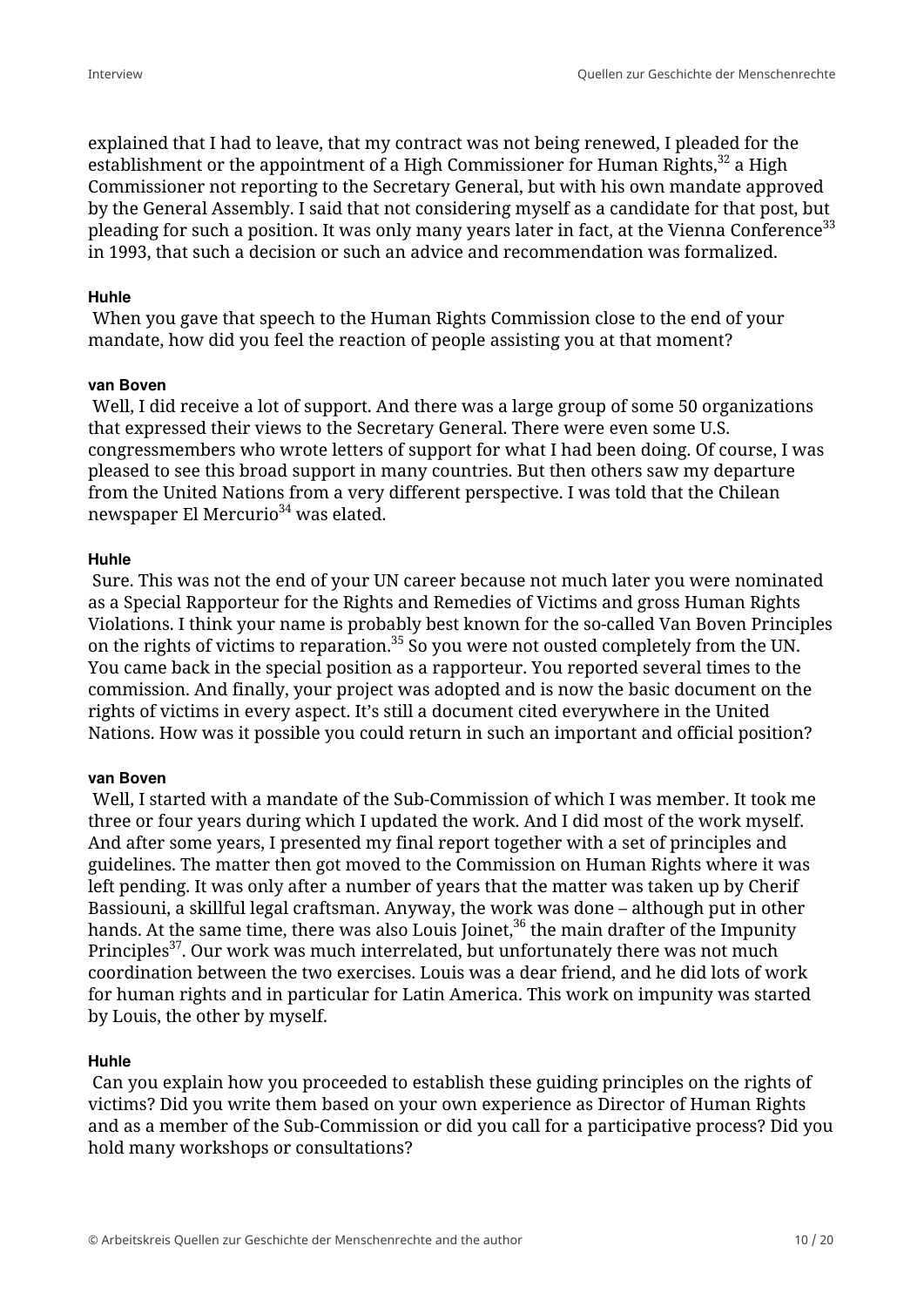#### **van Boven**

 Yes, we had a big consultation here in Maastricht to which a great number of knowledgeable persons were invited. We all benefited from their knowledge, writings, and input. This was a collective process of human rights experts from many parts of the world. Thus, the actual drafting was done with the help of good, skillful people.

#### **Huhle**

Could you mention some of these skillful people?

#### **van Boven**

One name I would like to mention is Dinah Shelton.<sup>38</sup> She has also been active in the Inter-American system. She was an extremely skillful drafter of legal texts.

#### **Huhle**

 Of course. Now, to my surprise, I saw that in 1990, you left the human rights work at the UN and stepped into this new process of establishing international criminal law. You became the Registrar of the International Criminal Tribunal for the Former Yugoslavia. Was that inspired by your former friend and professor, Röling, or if not, what motivated you, as it looks like a surprising shift in your career?

#### **van Boven**

 No, I can't say who inspired me. I felt that after all, the setting up of the Yugoslav Tribunal was a very positive step. I believed that it could be most helpful, and France, for instance, contributed much to the introduction of the notion of partie civile.<sup>39</sup> I think this was a promising exercise. So why did I get involved? First of all, as I said, this was a promising development. Secondly, I was asked to be the Registrar.<sup>40</sup> Usually, it is helpful for the host government as in the case of the Netherlands that the Registrar at least is familiar with the Netherlands administration.

#### **Huhle**

 You once said that when you started at the ICTY, you had nothing in your hands but the relevant Security Council Resolution and that you did not stay in that position of Registrar for very long. You stepped down soon. Does this have to do with a lack of support, or otherwise?

#### **van Boven**

 Well, I came in at the time when there were not yet any cases pending. The President of the Tribunal was Antonio Cassese, $41$  a good friend of mine. We have worked together on many issues, also in the Sub-Commission. I still have a great deal of admiration for his strong capacities and convictions. It was a pity that, because there was not yet much adjudicative work, we got into disagreements about small administrative issues. That was a great pity because he's my friend and my comrade.

But in retrospect, I must say, it was perhaps an unwise decision to leave at that time. I should have given it a better chance, for myself also, although I did not have very strong career ambitions, but at least I wanted to serve a good cause. Recently I was back in The Hague in view of the forthcoming closing of the Tribunal and I was invited to join. I was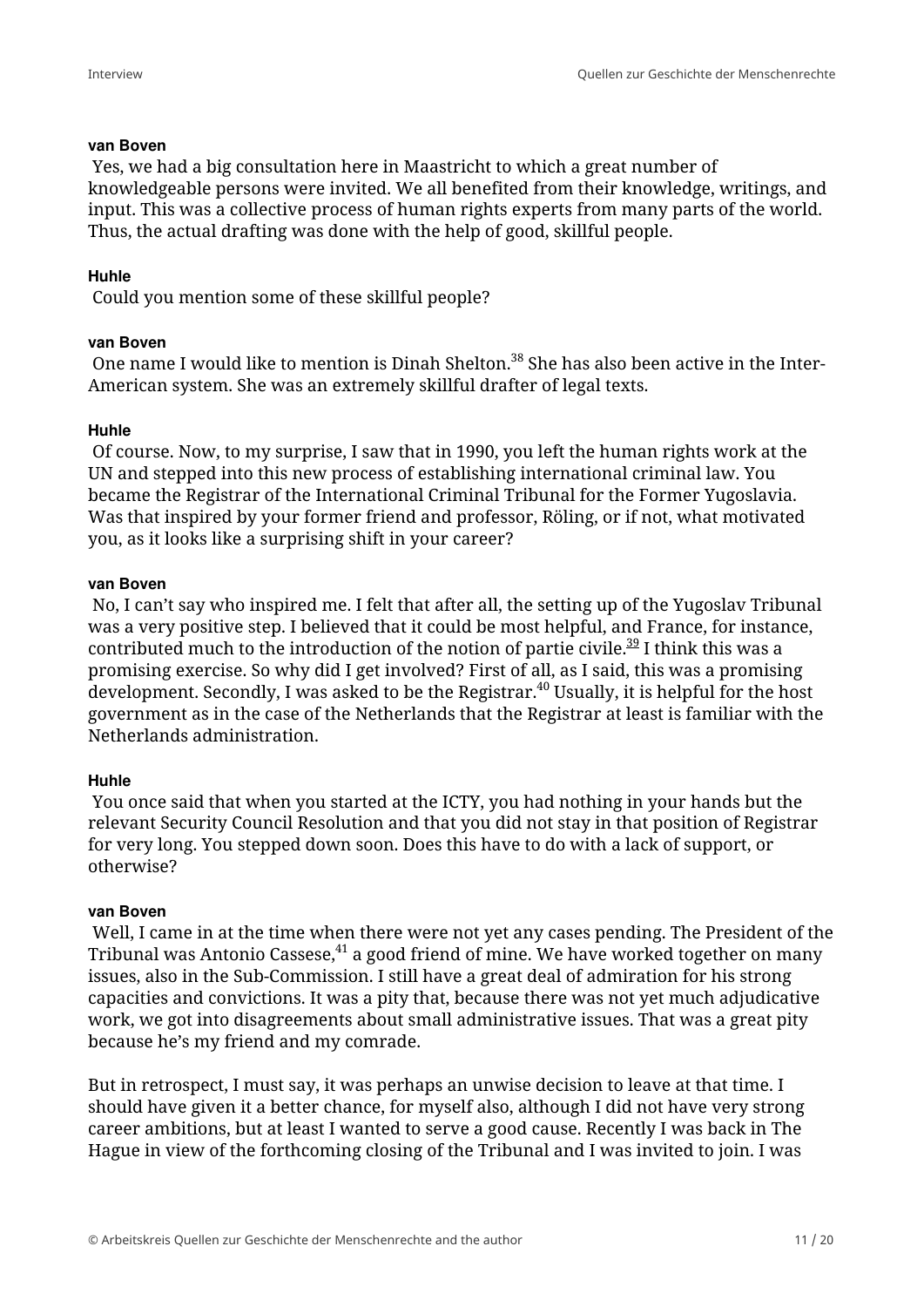also pleased to use the occasion to pay tribute to Antonio (Nino) Cassese, whom I admire a great deal.

#### **Huhle**

 Your short tenure at the ICTY was not your only stint in international criminal law however, because you then became a member of the Dutch Delegation to the Elaboration of the Rome Statute. $42^2$  Can you tell us about your role in the drafting process of the Rome Statute as a member of the Dutch Delegation?

#### **van Boven**

 In fact, the chief member of the delegation was supposed to be Adrian Bos, but he was ill and hospitalized. I was called to replace him. But I did not have the advantage he had of a long process of negotiations and involvement for many years. Adrian Bos had substantial experience with that and was widely respected. I came in as a new outsider, thus my position at the conference was not very prominent. Of course, I was very pleased with the outcome. At the end of the day, while the vote was taken, supporters were standing on their chairs and tables and applauded.

## **Huhle**

 So these were the two excursions into international criminal law in your long career. How would you weigh the importance of international criminal law with respect to human rights law? Would you put it on an equal footing, or is human rights law more important for you than international criminal law? How would you balance these two aspects of human rights protection?

#### **van Boven**

 I think the Statute of the International Criminal Tribunal also has a strong human rights orientation. I do think that now all the articles on war crimes, crimes against humanity, and so on have a very strong human rights connotation. So I would not say one is outweighing the other.

#### **Huhle**

 I see. You soon returned again to a very important position in the human rights system with your new mandate as the Special Rapporteur on Torture, which was more or less the last important mandate you had in the United Nations system. Did you apply for that or did they call you, and what was your experience as a Special Rapporteur on Torture?

#### **van Boven**

 I don't think I ever applied actively for certain jobs. And it was in fact a friend of mine, Leandro Despouy, $^{43}$  who was at that time the Chair of the UN Commission on Human Rights. He discussed with me if I would be interested to be the Special Rapporteur on Torture. This position came to me through him. It was a very challenging job; I was receiving urgent appeals on a daily basis. I had a list of 15 countries involved which I wished to visit. It was a very demanding position with special procedures.

To my mind I remained loyal to the United Nations.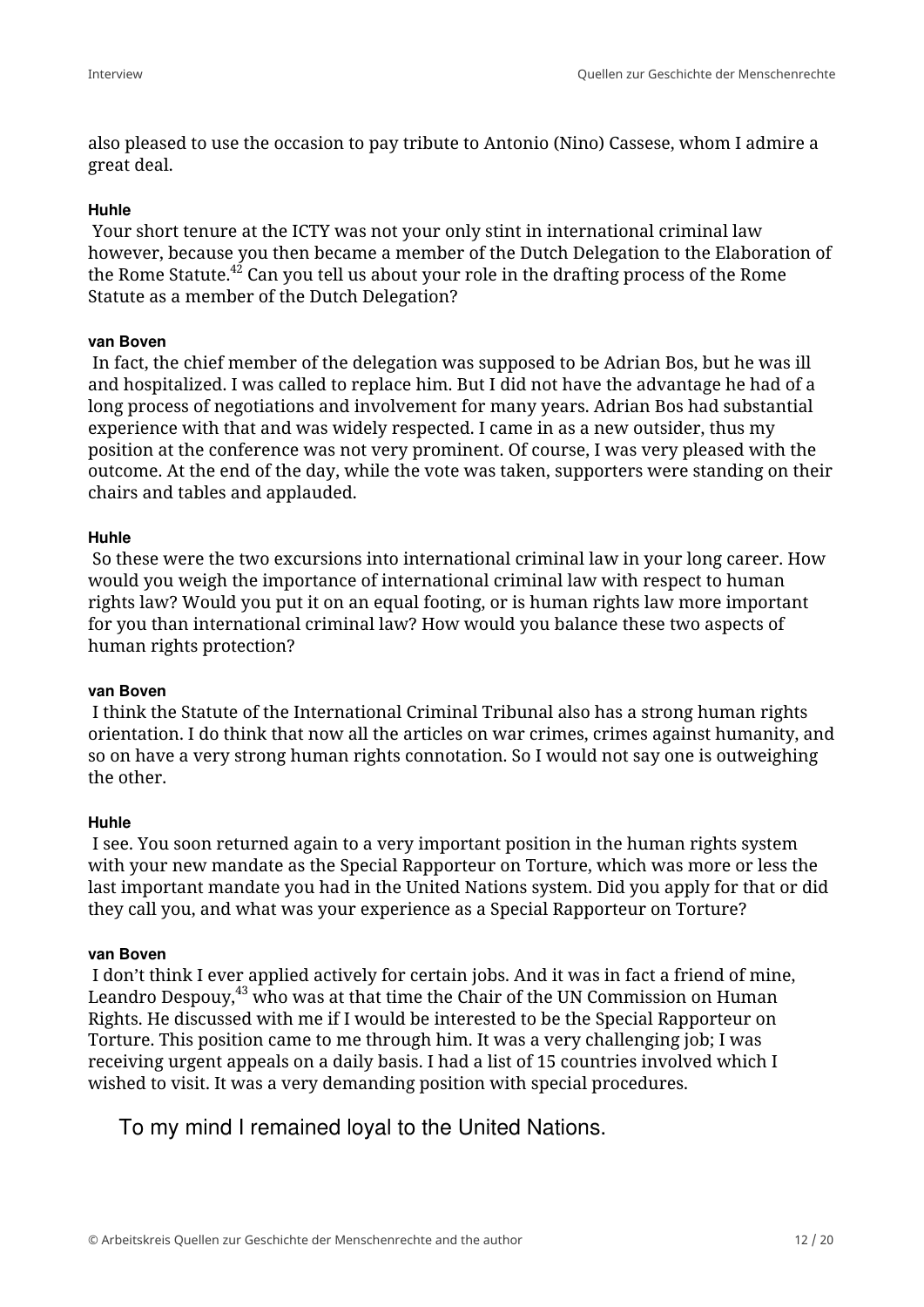#### **Huhle**

Do you remember which countries you visited in that function?

## **van Boven**

 Well, I visited Uzbekistan, I could tell all kinds of stories about that country where systemic practices of torture were the order of the day. I also visited Spain since the country did not respond or comment on allegations of torture in the annual reports. In our report I included petitions we had received from Spain, but these were ignored and not replied to but then Spain realized that this attitude was not in their interest. So in fact they then invited me as Special Rapporteur to make an official visit to the country. I thought that this was a fair gesture and we negotiated the terms and conditions of the visit.

## **Huhle**

 The Spanish government, after receiving and reading your report, said, "This report is virtually unacceptable in its entirety, being unfounded and lacking in rigor, substance and method." That was not a very friendly comment for the Special Rapporteur.

## **van Boven**

 No, it really was very harsh. In fact, I was not fully surprised, but I thought that my report was well founded and that I should take up the matter with those who had proper knowledge of the Spanish situation. Thus, I approached the European Commission against Racism and Intolerance (ECRI),<sup>44</sup> an organ of the Council of Europe. I agreed with them that I should come and see them, based on the understanding to keep my consultation confidential. We discussed the Spanish situation because ECRI was also very much involved. In fact, ECRI was preparing a report on Spain. In my consultation with ECRI I came to the conclusion that my views on Spain did not differ from those held by ECRI. They were of the same nature and the same scope. However, I felt compelled to make these findings public. This happened in the year 2005.<sup>45</sup> And now, more than 15 to 20 years later, I see no reason not to disclose the matter.

I may add that much attention was given to the situations in Uzbekistan and Spain, but other country's situations were also investigated in relation to the anti-torture mandate. I'd like to mention my prospective visit to the Peoples Republic of China, which was duly prepared but ultimately postponed by the government. I further want to mention the torture allegations regarding U.S. prison conditions in Guantanamo Bay and in Bagram Bay (Afghanistan), equally under U.S. rule and to be taken up with the U.S. It was no secret that while prison conditions in Guantanamo were very bad, Bagram Bay under U.S. rule was worse.

In my ensuing contacts with the United States, I was criticized for being selective. In response I argued that my main cause was defending universal and fundamental human rights and that the United States was an important nation with a leadership role in human history.<sup>46</sup> So I had my difficulties, not only with Spain, but also to a large extent with other nations.

#### **Huhle**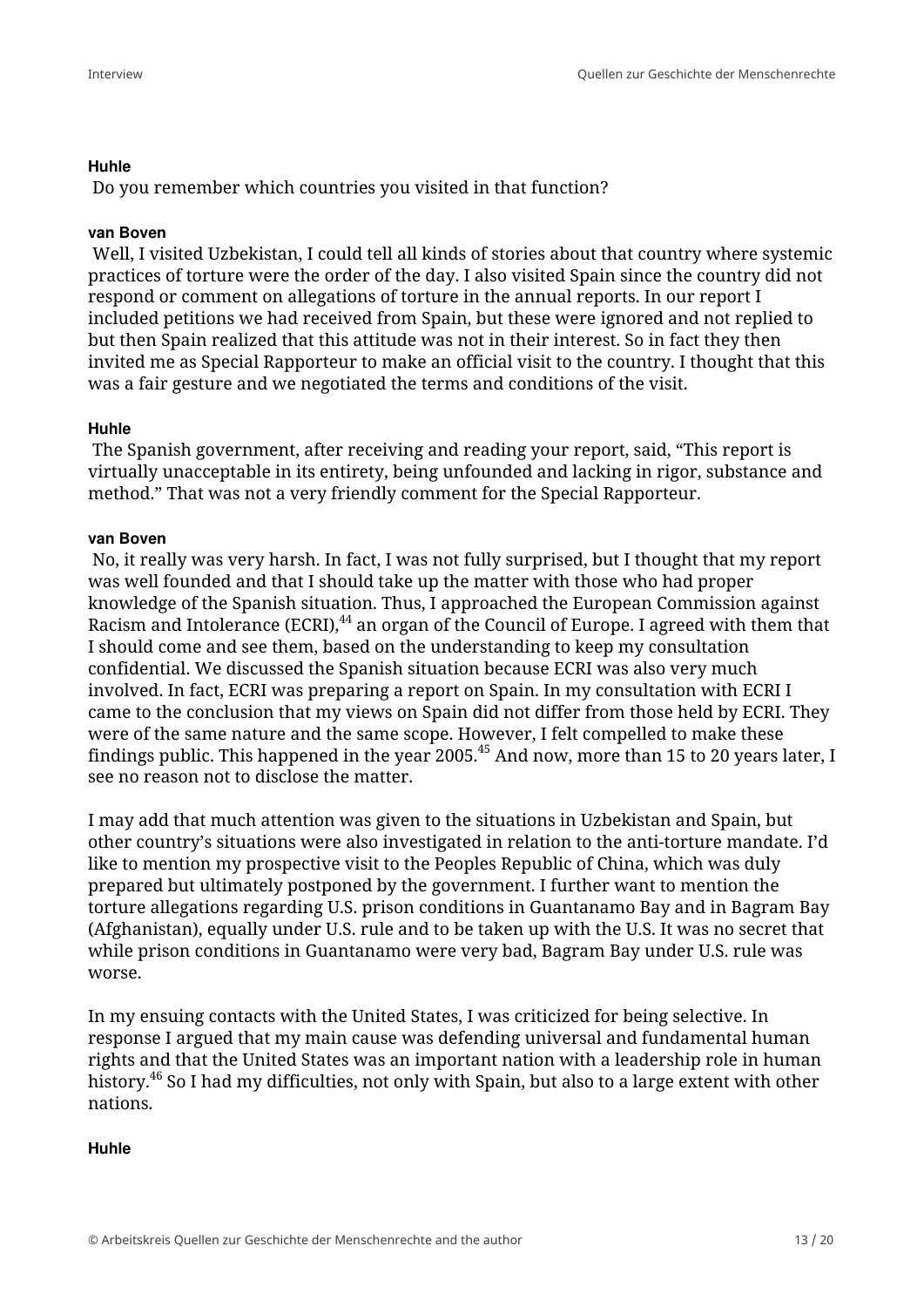Not only as Special Rapporteur on Torture. I think you had to confront this kind of issue many times during your career in the human rights system of the United Nations. I recall what you said after leaving your post as Director of the Human Rights Division: "Of course, you cannot worry all the time only about keeping your hands clean because if you want to defend the rights of people and individuals, you must sometimes compromise and negotiate with their oppressors, and one has to bargain with the devil."<sup>47</sup>

It struck me because you were famous for not dealing with the devil. Then you said, "But if you want to be effective, you sometimes have to deal with the devil." In retrospect, after so many decades of working in that field, how would you evaluate the difference or the tension between being outspoken, being clear, being principled, and the necessity of negotiating even with the devil sometimes?

#### **van Boven**

 Let me first say that I've been thinking about that. Clean hands are not a part of my vocabulary. I only was interested in being credible. After being appointed Director of Human Rights in 1977, in the first staff meeting I drew attention to Article 100 of the United Nations Charter. It states that staff shall not seek or receive instructions from any government or any other authority external to the Organization and refrain from any action which might reflect on their position as international officials responsible only to the Organization. To my mind I remained loyal to the United Nations in spite of all kinds of experiences I had.

#### **Huhle**

 Obviously, there are questions to which there are no perfect answers. Let me ask you another question about the balance in your life work: You have always been a law professor. And at the same time, you have been involved in many positions at the United Nations. You have been a human rights activist. My question is how these two roles fit together in your life balance. The scholar-activist is still a rather rare figure. Most people are either scholars or activists, and to combine these two roles is not easy. How do you see the balance for you, looking back at all these stations in your life? Are they complementary or do academic work and activist work clash?

#### **van Boven**

 No. I would say they may be complementary. I have two footsteps, one inside and one outside the university and my academic colleagues respect that. The university has given me the chance to use the one foot as long as I remain faithful to the university with the other foot – two feet, one inside and one outside.

#### **Huhle**

 Let me ask you one last question, which is also related to that. We all know that human rights are under great stress in the world of today. In fact, they always were, but today, we feel it very strongly again, not only in the real world, but also in the academic world. In the world of human rights theorists or philosophers are a lot of voices to be heard today that talk about the end times of human rights, that their role is done. They have to be replaced by something different. What do you think about the changes necessary in human rights in the future so that human rights will have a future?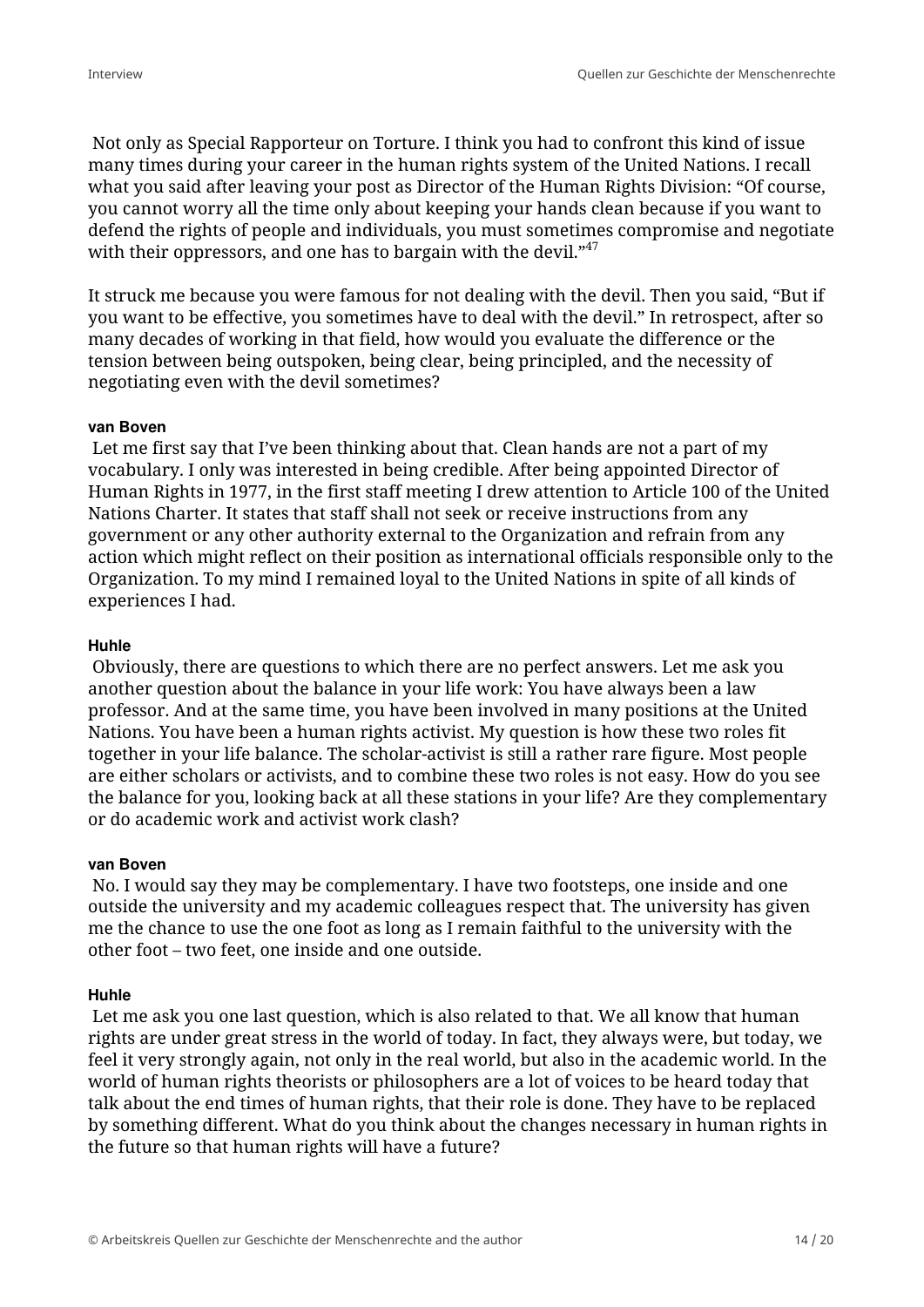#### **van Boven**

 Well, I'm not so optimistic. I remember the Berlin Wall. How it was constructed and torn down and envisioned as a symbol open to the future. And now, since then, we again have walls and fences constructed in many places, walls and fences in Mexico-United States, the wall in the Palestinian territory, walls and fences in between the Mediterranean and the Balkan states.

What we see now is a policy of pushbacks, pushbacks against asylum seekers. Of course, migration and asylum seeking are not necessarily the same. Those who seek asylum in Europe are not even given the chance to do that, they are being pushed back. Even the European Court of Human Rights about three years ago issued a reversing judgment.

The tearing down of the Berlin Wall was not followed by the demise of other fences and other walls. This gives me the reason to not be too optimistic in world terms as much as I have always tried to see our human rights perspective in a global way, in terms of gender, ethnic origin, and identity.

## **Huhle**

 Well, I don't know whether we should end on this pessimistic note, but maybe you are also realistic. Would you like to add anything else which I didn't ask but which is important for you to communicate?

#### **van Boven**

 We are influenced by what is happening today in terms of natural disasters. So I don't know what the countries and the international community have to do in that matter. I'm really shocked by what happened today in Belgium, we are part of that here in Maastricht, but much more in the Ardennes in Belgium and in particular in Germany.<sup>48</sup> That is not only a human rights matter, but also a human existence issue. On such a day, I wish that all those who are working in Germany now in particular realize that we cannot be the master of the natural systems, but we can at least help to attenuate the effects.

Lektoriert von Insa Kummer und Emily MacKenzie.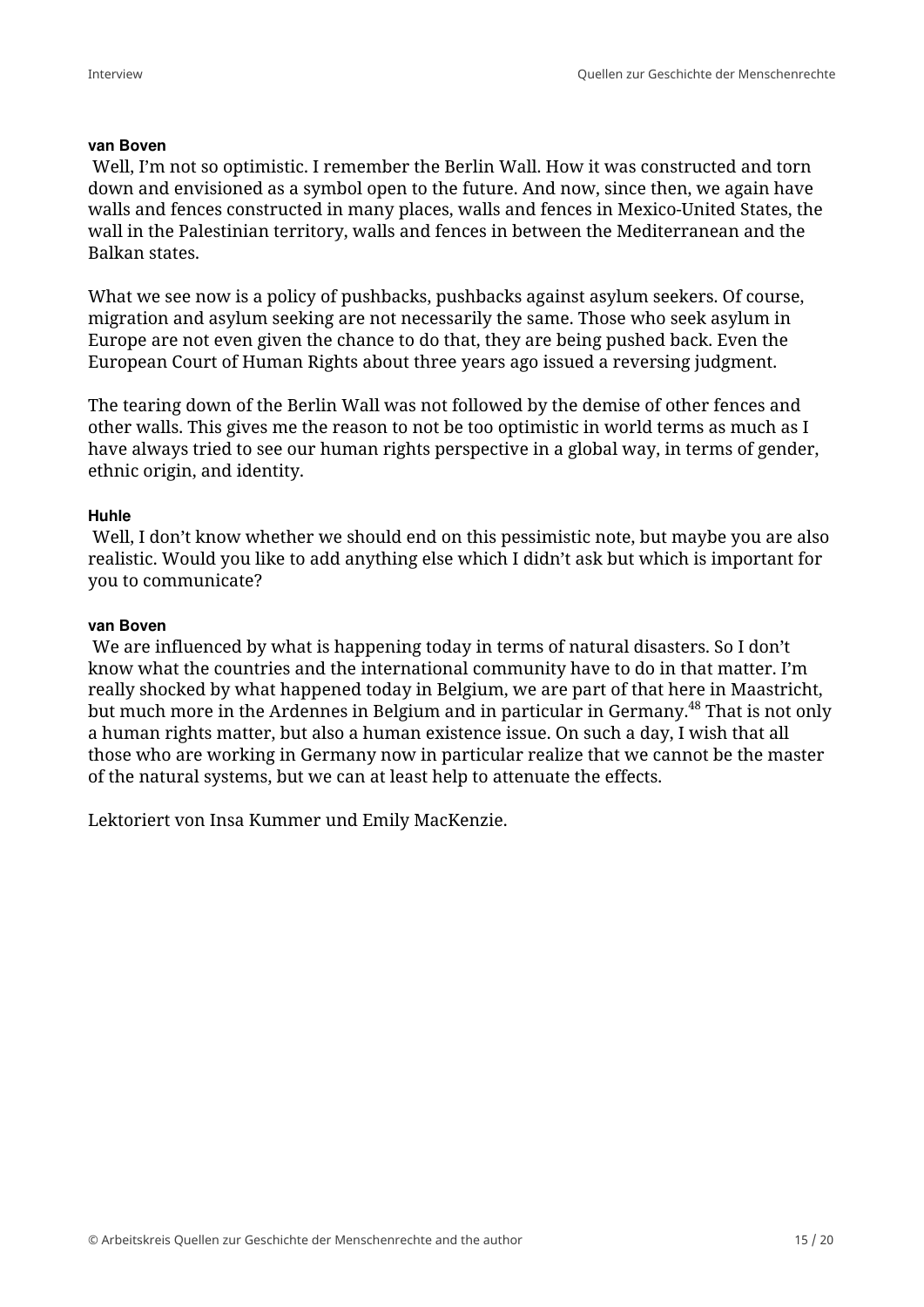# **Fußnoten**

- 1. Bernardus Victor Aloysius (Bert) Röling (1906-1985) was a Dutch legal scholar and criminologist.
- 2. The International Military Tribunal for the Far East (1946-1948) was an international criminal court that tried 28 Japanese military and political leaders accused of crimes against the peace, war crimes and crimes against humanity. Different from the IMT in Nuremberg, all eleven concerned states of the Pacific War theatre, including the colonial powers of the time, had a judge sitting on the court. Röling, representing the Netherlands, became known for his independent views during the proceedings and his dissenting opinion in the judgement.
- 3. International Labour Organization; the ILO was one of the remaining international organizations that had been founded (1919) under the League of Nations and continued within the system of the United Nations.
- 4. Franciscan Father L. J. C. Beaufort was a member of the Dutch Senate representing the Catholic Party. He represented the Netherlands in the UN's Third Committee of the General Assembly when this body debated, in 1948, the draft Universal Declaration of Human Rights. Beaufort became notorious there for his repeated attempts to introduce Catholic concepts into the Declaration.
- 5. René Cassin (1887-1976) was a French legal scholar and judge. During WW II he had been a member of De Gaulle's government in exile. As French delegate to the UN he became one of the prominent drafters of the Universal Declaration of Human Rights.
- 6. The Third Committee (also called Social, Humanitarian and Cultural Committee) of the General Assembly of the United Nations is inter alia in charge of matters related to racial discrimination, fundamental human rights and the work of the United Nations High Commissioner for Refugees.
- 7. The common article 1 of the two main Human Rights Covenants of 1966 (International Covenant on Civil and Political Rights (ICCPR) and International Covenant on Economic, Social and Cultural Rights (ICESCR)) reads: "All peoples have the right of self-determination. By virtue of that right they freely determine their political status and freely pursue their economic, social and cultural development."
- 8. Arcot Krishnaswami was an Indian legal scholar and long-term servant to the United Nations. He was appointed a Special Rapporteur of the Sub-Commission on Prevention of Discrimination and Protection of Minorities in which capacity he presented a report on "Discrimination in the Matter of Religious Rights and Practices" (E/CN.4/Sub.2/200/Rev. 1, 1960).
- 9. Encyclical of Pope John XXIII, 11 April 1963, on the rights and obligations of individuals and of the state, as well as the proper relations between states.
- 10. Joseph Luns (1911-2002) was a Dutch politician and diplomat, 1956-1971, he served as foreign minister and also as Secretary-General of NATO.
- 11. The involvement of NGOs goes back to the founding of the UN. NGOs had played an important role in the negotiations after the war; the Charta provided for the possibility of involving NGOs for consultative purposes.
- 12. Since the Commission on Human Rights decided in 1947 that it had "no power to take any action in regard to any complaints concerning human rights" (U.N. Doc. E/573), victims of human rights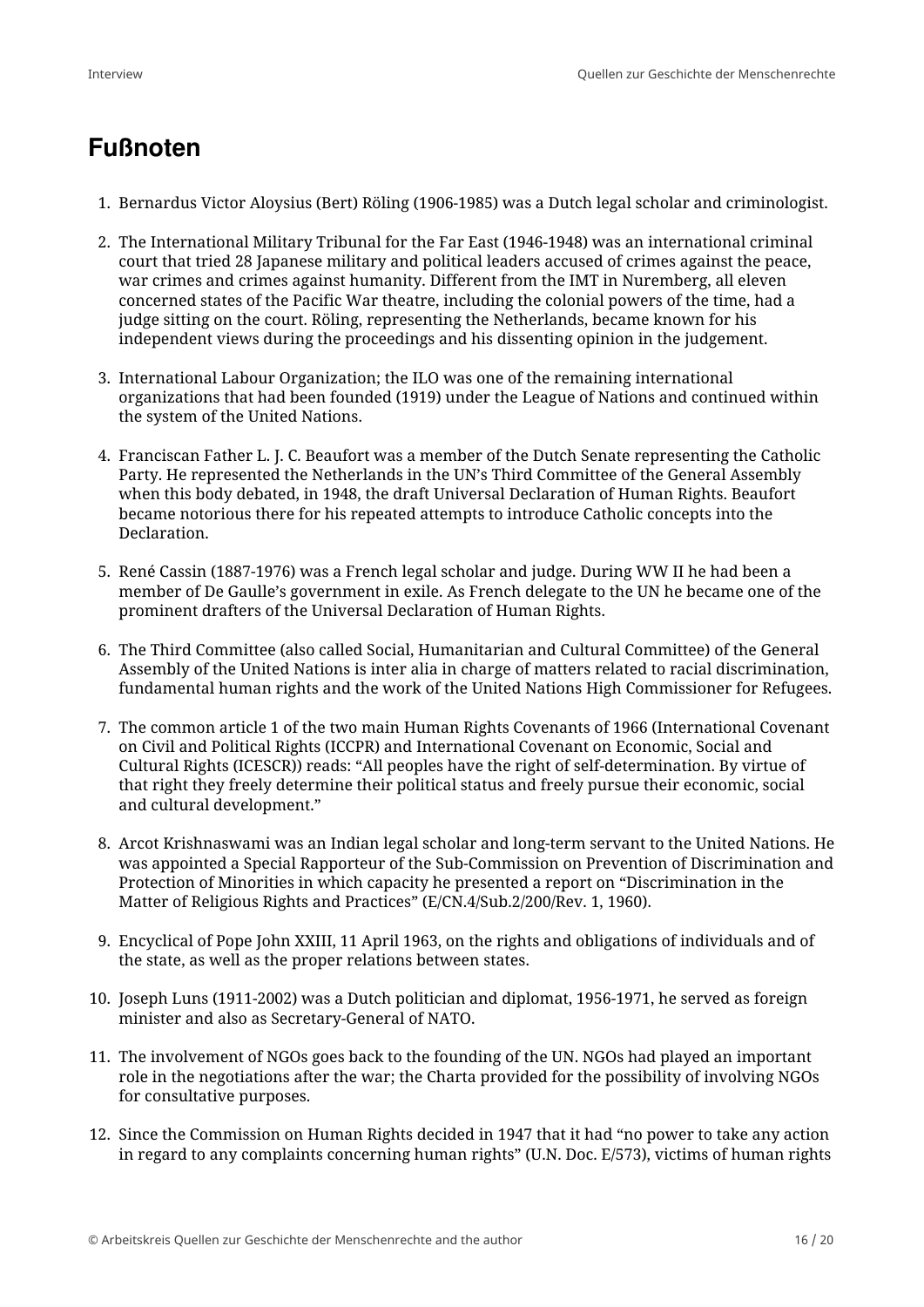violations had no channel to direct individual complaints on such violations to anybody of the United Nations. ECOSOC Resolution 1503 (U.N. Doc. El 4832/Add.1) established, in 1970, a procedure for transmitting petitions to the Commission as implemented in 1971 by the Sub-Commission on Prevention of Discrimination and Protection of Minorities.

- 13. The Sub-Commission on Prevention of Discrimination and Protection of Minorities was established in 1947 as a subsidiary body of the former Commission on Human Rights. It was renamed in 1999 as Sub-Commission on the Promotion and Protection of Human Rights. After the transformation of the Human Rights Commission into the Human Rights Council (2006) the Sub-Commission was dissolved and in its place a new body, the Human Rights Council Advisory Committee has been installed.
- 14. The CERD is the Treaty Body supervising the International Convention on the Elimination of All Forms of Racial Discrimination (ICERD), the first UN treaty on Human Rights, adopted in 1965 by the General Assembly.
- 15. The visit by the Ad Hoc Working Group to Chile took place in July 1978, after several attempts to visit the country had been denied by the Pinochet regime. See Report of the Ad Hoc Working Group to inquire into the situation of human rights in Chile submitted in accordance with General Assembly Resolution 32/118 (A/33/331, 25 October 1978).
- 16. Willemsen Días was a longtime staff member of the UN human rights secretariat. He was a principal promoter, as Rapporteur of the Sub-Commission and in other functions, of the UN Declaration on the Rights of Indigenous Peoples, adopted by the General Assembly in September 2007. See: Augusto Willemsen Días: "How Indigenous Peoples' Rights Reached the UN", in: Charters, Claire and Rodolfo Stavenhagen (eds.): Making the Declaration Work: The United Nations Declaration on the Rights of Indigenous Peoples, Copenhagen (IWGIA) 2009.
- 17. The military junta under Augusto Pinochet, which came to power in 1973, expropriated 80 percent of the lands that had belonged to the Mapuche communities. The government considered organizations of the Mapuches as communists and severely persecuted its leaders. After the repression eased by the end of the 1970s, the Mapuches succeeded in founding the Ad Mapu in 1980 to denounce government repression and to make their demands for land heard.
- 18. From the violent coup d'état of September 1973 until 1990, the Chilean Government consisted of a military Junta headed by army general Augusto Pinochet.
- 19. From the military coup d'état of March 1976 until 1983, Argentina was ruled by a military Junta.
- 20. The Soviet Union had been an ally of the government of president Salvador Allende (1970 -1973) and Allende's Socialist Party.
- 21. The Working Group on Enforced Disappearances (WGEID) was created in 1980 as the first "Special Procedure" of the UN Human Rights Commission to report on thematic human rights topics. It is composed of five experts from each of the five world continents.
- 22. The Division of Human Rights was created as a directorate of the General Secretariat. In 1982, shortly after the departure of Van Boven, the Division of Human Rights was upgraded to a Centre for Human Rights, headed by an Assistant-Secretary-General. In 1994, following a decision of the Vienna Human rights Conference, it was transformed into the Office of the High Commissioner of Human Rights (OHCHR) and transferred from New York to Geneva.
- 23. Kurt Waldheim (1918-2007) was an Austrian diplomat and UN Secretary General from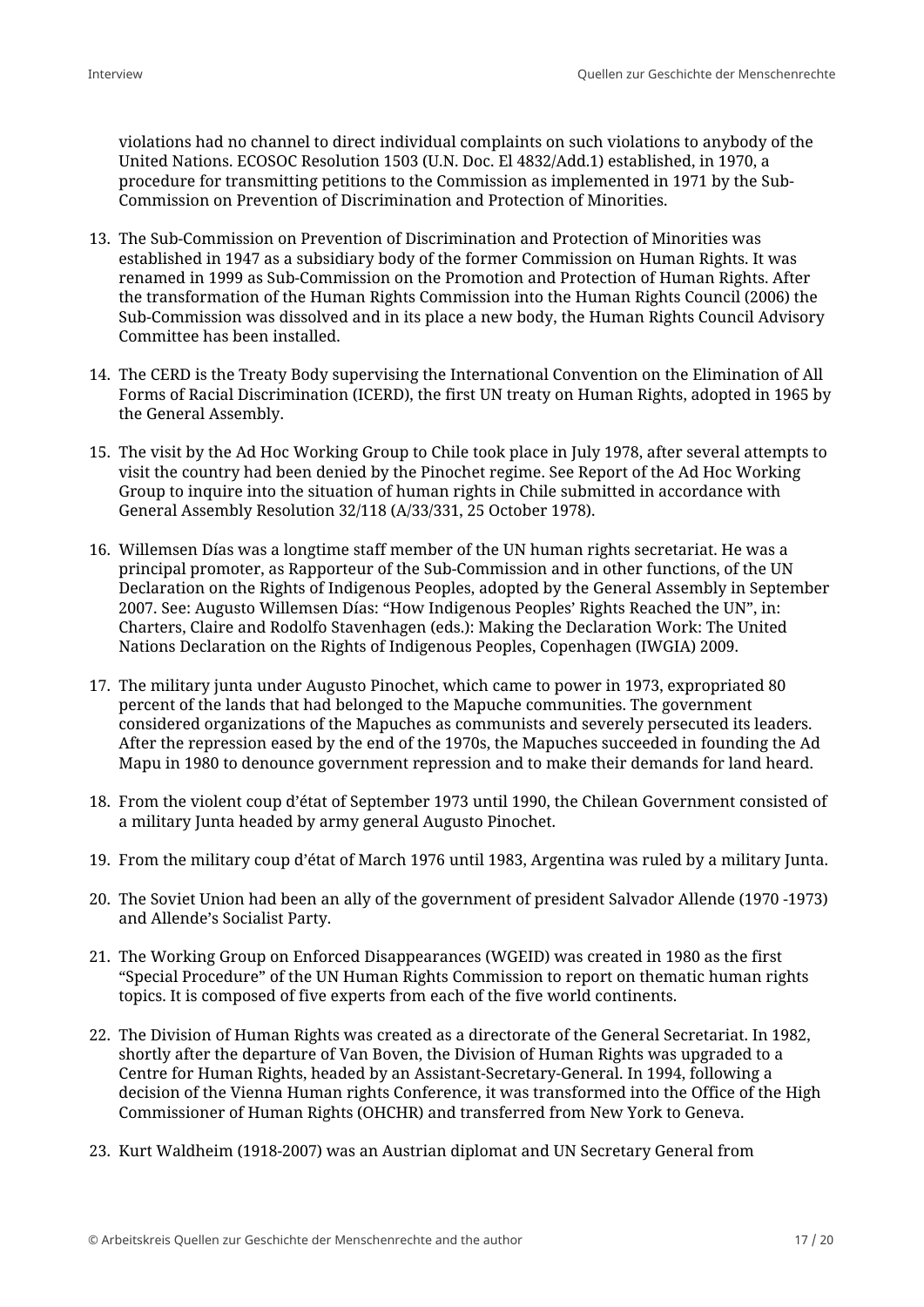1972-1981. His tenure was overshadowed by successive revelations about his Nazi past and his concealment of his activities in the Wehrmacht during the occupation of Yugoslavia. Nonetheless, he was elected President of Austria in 1985.

- 24. William B. Buffum (1921-2012), 1975-1986 Under-Secretary-General for Political and General Assembly Affairs of the United Nations.
- 25. Jay H. Long, Deputy to the Under Secretary General for Political and General Assembly Affairs.
- 26. Marc Schreiber, Director of the Division of Human Rights (1974-1977).
- 27. Pierre-José Sanon, Division of Human Rights, Deputy Director.
- 28. Iain Guest, Behind the Disappearances, Argentina's Dirty War against Human Rights and the United Nations (Philadelphia, 1990).
- 29. Madres de la Plaza de Mayo is a group of women who came together for the first in April 1977, just one year after the violent coup of the Argentinean military, at the Plaza de Mayo in Buenos Aires in front of the palace of Argentina's government to protest against the forced disappearance of their children (or husbands). Since that first gathering, the Madres have continued to walk in circles at the Plaza, becoming one of the foremost human rights organizations of Argentina.
- 30. Abuelas de Plaza de Mayo, founded in October 1977, is a group of women who aim to clarify the fates of some estimated 500 babies who were stolen from their mothers – the daughters of the Abuelas (grandmothers) - during captivity and forced disappearance. While initially almost none of the mothers could be found, so far more than 130 such children have been identified and joined their biological families.
- 31. Speech before the Human Rights Commission, Geneva, February 10, 1982, quoted at length in Van Boven, People Matter (Amsterdam 1982).
- 32. The post of a High Commissioner for Human Rights had been a long-standing claim of many human rights advocates. Finally, at the 1993 Vienna Human Rights Conference, a decision was taken to create this position which meant an important up-grading of the Human Rights Division supervised by the Secretary General. The first High Commissioner for Human Rights, Ecuadorian diplomat José Ayala Lasso, took office in 1994.
- 33. The World Conference on Human Rights was held by the United Nations in Vienna on 14 to 25 June 1993. Beyond the creation of the position of the High Commissioner, the final document of the Conference, the Vienna Declaration and Programme of Action (see https://www.ohchr.org/EN/ProfessionalInterest/Pages/Vienna.aspx) has been key to reaffirm the integrality and universality of human rights.
- 34. El Mercurio is the oldest Chilean daily newspaper (founded in 1827). It has played a significant role in preparing and supporting the military coup of General Pinochet in 1973.
- 35. The "Basic Principles and Guidelines on the Right to a Remedy and Reparation for Victims of Gross Violations of International Human Rights Law and Serious Violations of International Humanitarian Law" were originally drafted by Theo van Boven. His study of the topic ("Study concerning the right to restitution, compensation and rehabilitation for victims of gross violations of human rights and fundamental freedoms" - E/CN.4/Sub.2/1993/8) was adopted by the Commission on Human Rights in 1993. In 1997 a first draft of the van-Boven-Principles was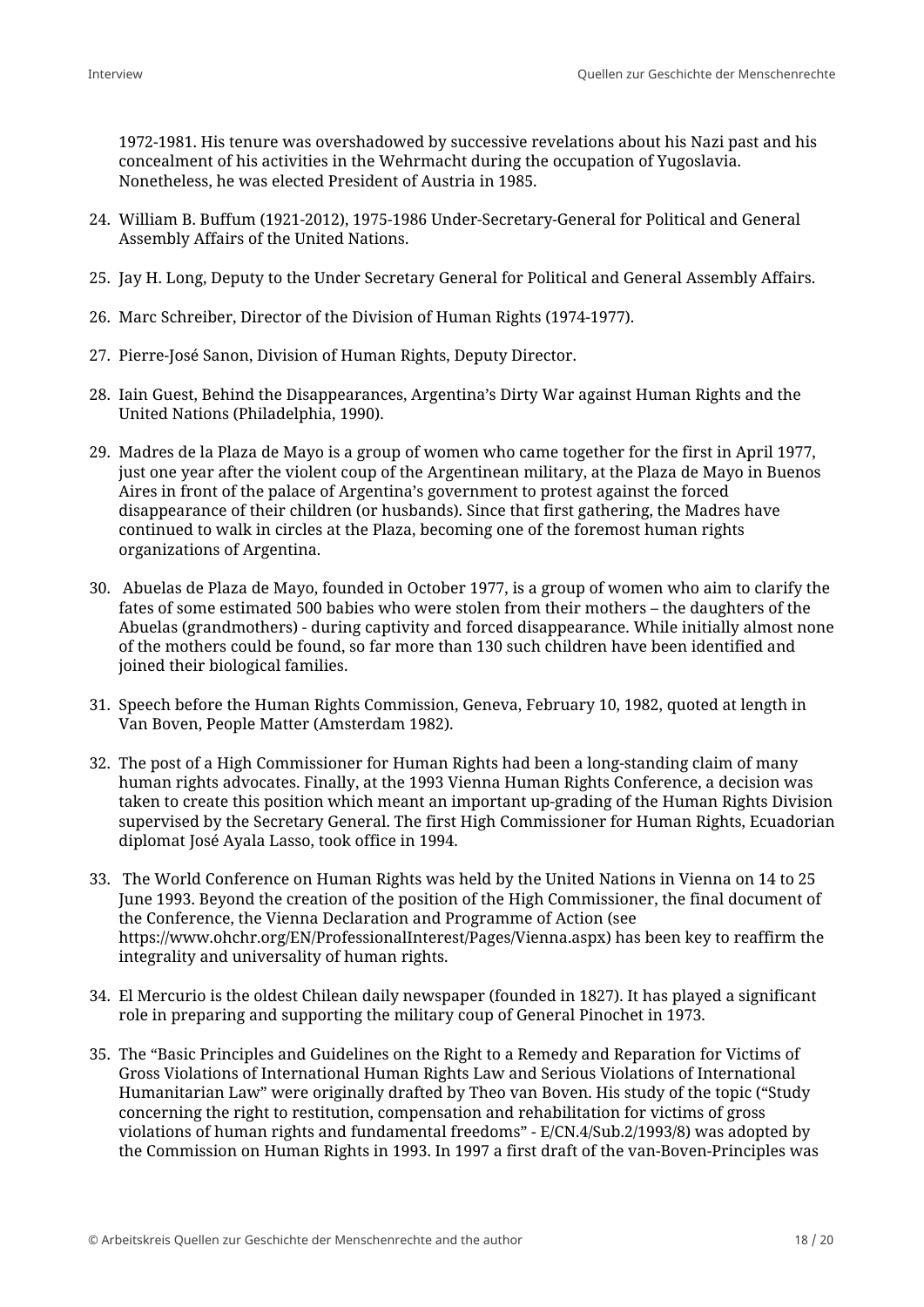adopted (E/CN.4/1997/104, annex). The final version was co-drafted by egyptian/american legal scholar Cherif Bassiouni and adopted in 2005 (ECOSOC Resolution 2005/30).

- 36. Louis Joinet (1934-2019) was a French judge and legal scholar.
- 37. Joinet elaborated as Special Rapporteur of the Sub-Commission a "Set of principles" on the question of impunity, see: "Question of the impunity of perpetrators of human rights violations (civil and political). Revised final report prepared by Mr. Joinet pursuant to Sub-Commission decision 1996/119" (E/CN.4/Sub.2/1997/20/Rev.1, October 1997).
- 38. Dinah Shelton is a U.S.-American legal scholar and author of many books on international human rights law.
- 39. Until the establishment of the International Court for the Former Yugoslavia there was no place foreseen in international tribunals for victims appearing in court as civil party.
- 40. The Registrar is the Officer of the court responsible for the budget, the administration, support services and legal support to the chambers and all other duties that are not covered by the judges and the prosecutors.
- 41. Antonio Cassese (1937-2011) was an Italian legal scholar and judge who assumed several prominent assignments in international criminal and human rights law. Apart from his service at the ICTY he was a judge at the Special Tribunal for Lebanon and head of UN International Commission of Inquiry on Darfur.
- 42. The Rome Statute of the International Criminal Court is the legal base of the proceedings of the ICC. It was adopted 1998 in Rome and entered into force in 2002.
- 43. Leandro Despouy (1944-2019) was an Argentinean diplomat and jurist. 2001-2002 he was president of the UN Human Rights Commission.
- 44. ECRI is an independent monitoring body of the Council of Europe, observing and reporting since 1994 on problems of racism and all forms of discrimination.
- 45. The visit to Spain was realized in September/October 2003. The Report (E/CN.4/2004/56/Add.2) was published 6 February 2004.
- 46. Van Boven referred the torture allegations at Bagram base and other U.S. facilities in his 2004 Report to the Commission (E/CN.4/2004/56/Add.1, 23 March 2004, par. 1811 ss.)
- 47. Interview with Raana Gauhar, in: Third World Quarterly 6:3 (1984)
- 48. The flood disaster in mid-July 2021, which affected both Belgium and Germany, cost the lives of over 200 people and caused billions in damage.